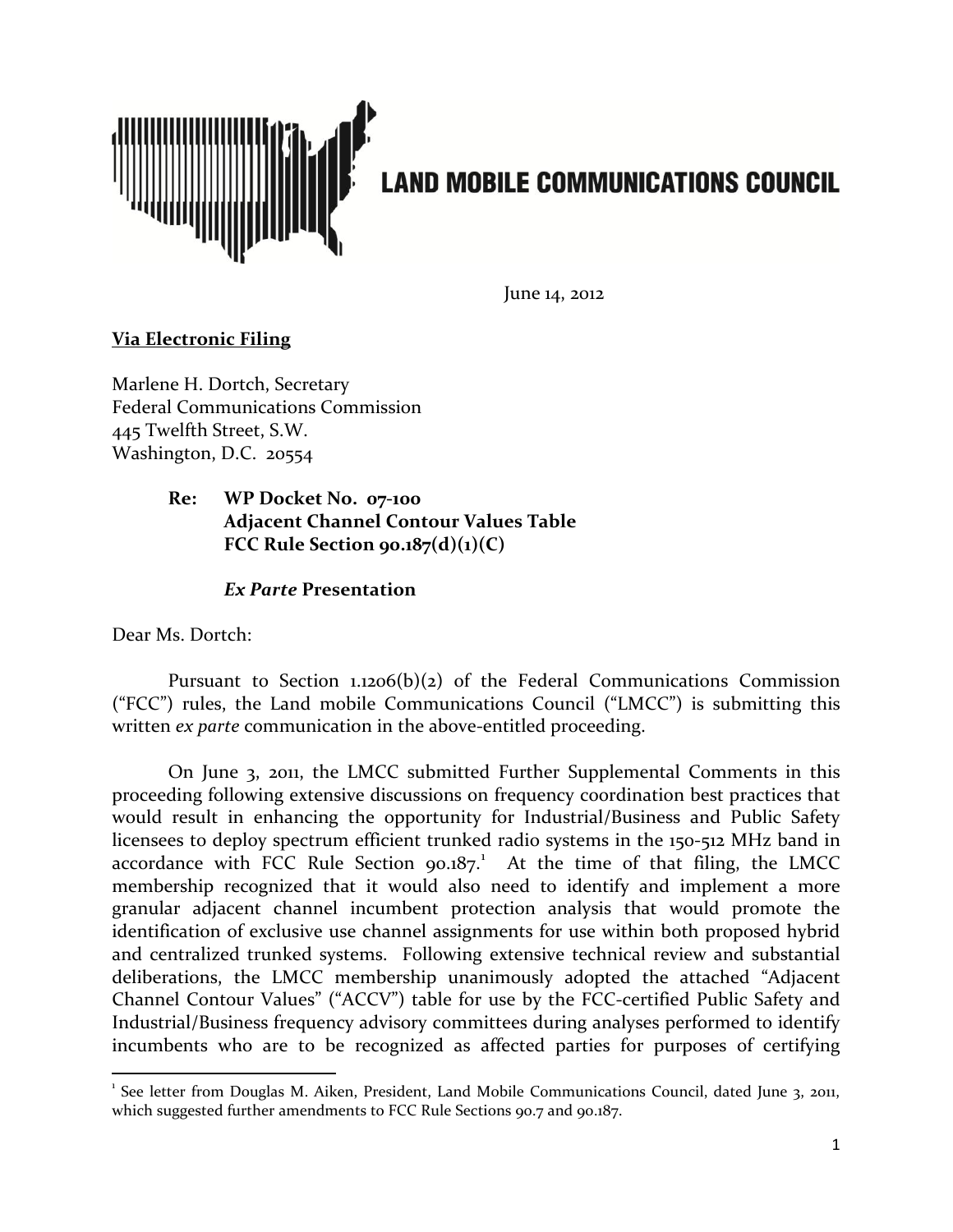exclusive use channels.<sup>[2](#page-1-0)</sup> The Commission will note that the LMCC-adopted ACCV table recognizes all current emission designators used by incumbents and applicants, and considers as well the various channel separation scenarios that are presented in the affected 150-512 MHz bands.<sup>[3](#page-1-1)</sup>

Consistent with the provisions of Rule Section  $90.187(d)(1)(C)$ , the certified frequency advisory committees are in the process of executing a Memorandum of Agreement ("MOA") that will require "all certified frequency advisory committees" to perform their affected party analyses in compliance with the ACCV table.<sup>[4](#page-1-2)</sup> Upon execution, the MOA will be submitted to the Wireless Telecommunications and Public Safety and Homeland Security Bureaus for their information.

It is the LMCC's expectation that the FCC will release a *Public Notice* regarding the use of the ACCV table by its certified frequency advisory committees as opposed to incorporating the values within FCC Rule Section 90.187. We request that the ACCV table become effective upon execution of the MOA. The advantages to this approach are that both the ACCV table and the MOA may be readily amended should the opportunity of new technologies be presented.

The LMCC would be pleased to discuss this matter further with WTB and PSHSB representatives, if necessary, to discuss implementation of the ACCV table.

Respectfully submitted,

Douglas M. Aiken

President

Attachment Adjacent Channel Contour Values Table

<span id="page-1-0"></span><sup>&</sup>lt;sup>2</sup> This is consistent with the LMCC-endorsed provision of FCC Rule Section 90.187(d)(1)(C), which reads, "The calculation of service and interference contours referenced in subparagraph (B) of this section and the *determination of adjacent channel protection* (emphasis added) shall be done using generally accepted engineering practices and standards which, for purposes of this section, shall be the practices and standards agreed to by written agreement of all certified frequency coordinators."

<span id="page-1-1"></span>The values presented in the table are based on adjacent channel coupled power values, along with empirical data, as analyzed and defined by LMCC member engineers.

<span id="page-1-2"></span><sup>&</sup>lt;sup>4</sup> On July 1, 2009, a Memorandum of Agreement was executed by a number of FCC-certified frequency advisory committees for the purpose of adopting application notification and mutual exclusivity resolution procedures for 800 MHz spectrum vacated by Sprint Nextel Corporation. This agreement is still in force.